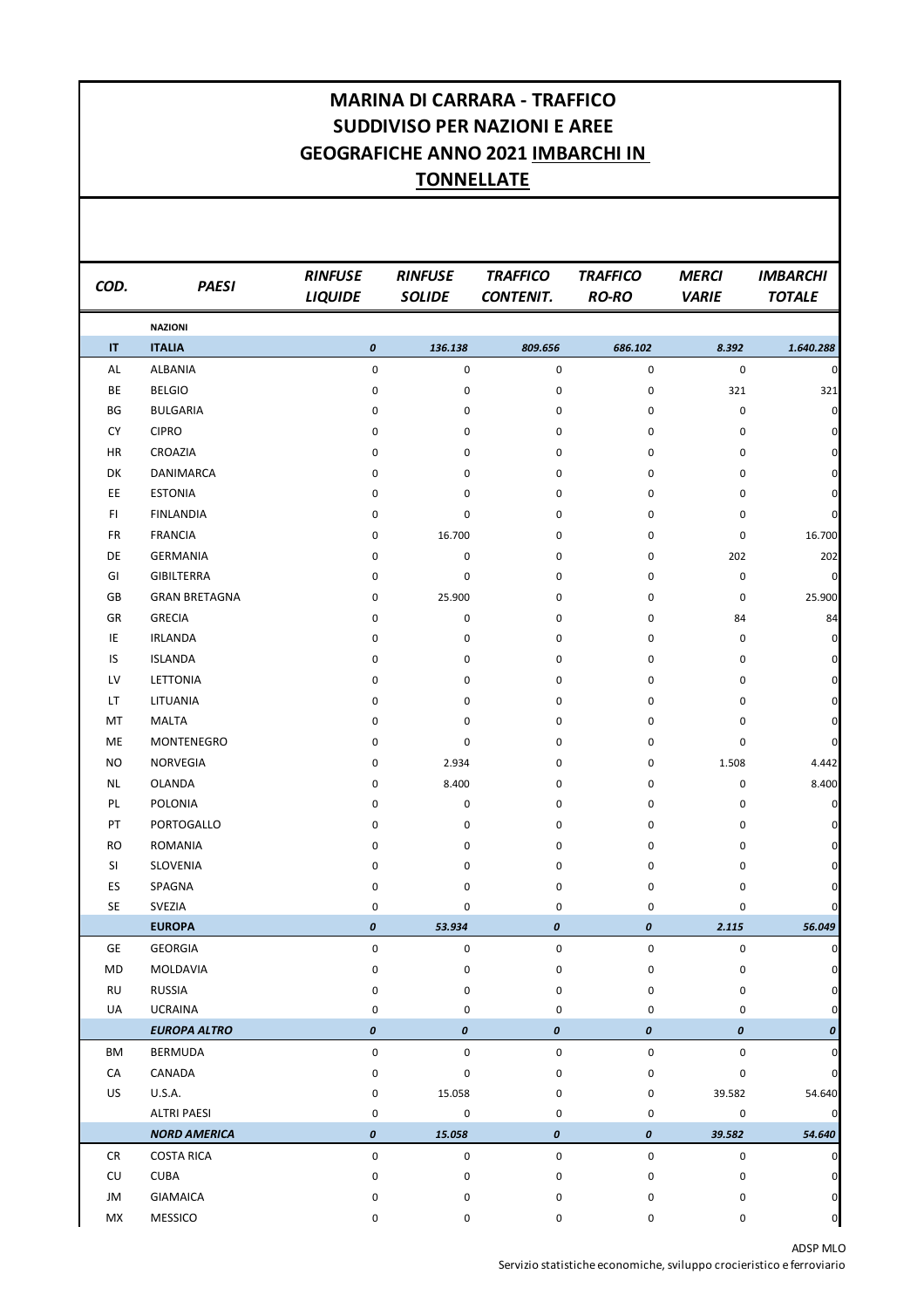| PA        | PANAMA                    | 0                | $\pmb{0}$        | 0                | $\mathbf 0$ | 0         | 0              |
|-----------|---------------------------|------------------|------------------|------------------|-------------|-----------|----------------|
| DO        | REPUBBLICA DOMINICANA     | 0                | 0                | 0                | 0           | 0         | 0              |
|           | <b>ALTRI PAESI</b>        | $\pmb{0}$        | $\pmb{0}$        | $\pmb{0}$        | $\mathbf 0$ | 0         | 0              |
|           | <b>CENTRO AMERICA</b>     | $\boldsymbol{o}$ | $\boldsymbol{o}$ | $\boldsymbol{o}$ | 0           | 0         | 0              |
| AR        | ARGENTINA                 | $\pmb{0}$        | $\pmb{0}$        | $\pmb{0}$        | $\pmb{0}$   | $\pmb{0}$ | 0              |
| <b>BR</b> | <b>BRASILE</b>            | $\pmb{0}$        | $\pmb{0}$        | $\pmb{0}$        | 0           | 0         | 0              |
| <b>CL</b> | <b>CILE</b>               | $\pmb{0}$        | $\pmb{0}$        | $\pmb{0}$        | $\pmb{0}$   | 0         | 0              |
| COD.      | COLOMBIA                  | 0                | 0                | 0                | 0           | 0         | 0              |
| EC        | <b>ECUADOR</b>            | 0                | 0                | 0                | 0           | 0         | 0              |
| PY        | PARAGUAY                  | 0                | 0                | 0                | 0           | 0         | 0              |
| PE        | PERU'                     | 0                | 0                | 0                | 0           | 0         | 0              |
| UY        | URUGUAY                   | 0                | 0                | 0                | 0           | 0         | 0              |
| VE        | VENEZUELA                 | 0                | 0                | 0                | 0           | 0         | 0              |
|           | <b>ALTRI PAESI</b>        | $\pmb{0}$        | 0                | 0                | 0           | 0         | 0              |
|           | <b>SUD AMERICA</b>        | $\pmb{o}$        | 0                | 0                | 0           | 0         | 0              |
| DZ        | <b>ALGERIA</b>            | $\pmb{0}$        | 2.404            | 71.140           | $\pmb{0}$   | 3.094     | 76.638         |
| EG        | <b>EGITTO</b>             | $\pmb{0}$        | $\pmb{0}$        | $\pmb{0}$        | $\pmb{0}$   | 55.807    | 55.807         |
| LY        | LIBIA                     | 0                | 16.160           | 0                | 0           | 137       | 16.297         |
| MA        | MAROCCO                   | 0                | $\pmb{0}$        | 0                | 0           | 0         | 0              |
| TN        | <b>TUNISIA</b>            | $\pmb{0}$        | 36.125           | 21.726           | 0           | 38.999    | 96.850         |
|           | <b>NORD AFRICA</b>        | $\boldsymbol{o}$ | 54.689           | 92.866           | 0           | 98.037    | 245.592        |
|           |                           |                  |                  |                  |             |           |                |
| ER        | ERITREA                   | $\pmb{0}$        | $\mathsf 0$      | 0                | $\pmb{0}$   | 0         | 0              |
| KE        | <b>KENYA</b>              | $\pmb{0}$        | $\pmb{0}$        | 0                | $\pmb{0}$   | 0         | 0              |
| SO        | SOMALIA                   | 0                | 0                | 0                | 0           | 0         | 0              |
| ZA        | SUDAFRICA                 | 0                | 0                | 0                | $\mathbf 0$ | 0         | 0              |
| SD        | SUDAN                     | 0                | $\pmb{0}$        | 0                | $\mathbf 0$ | 0         | 0              |
|           | <b>ALTRI PAESI</b>        | $\pmb{0}$        | 799              | 0                | $\mathbf 0$ | 7.206     | 8.005          |
|           | <b>AFRICA ORIENTALE</b>   | $\boldsymbol{o}$ | 799              | $\boldsymbol{o}$ | 0           | 7.206     | 8.005          |
| AO        | ANGOLA                    | $\pmb{0}$        | 7.248            | $\pmb{0}$        | $\pmb{0}$   | 70        | 7.318          |
| CM        | CAMERUN                   | 0                | $\pmb{0}$        | 0                | 0           | $\pmb{0}$ | 0              |
| CG        | CONGO                     | 0                | 0                | 0                | 0           | 0         | 0              |
| <b>CI</b> | <b>COSTA D'AVORIO</b>     | 0                | 0                | 0                | 0           | 0         | 0              |
| GM        | <b>GAMBIA</b>             | 0                | 0                | 0                | 0           | 0         | 0              |
| GH        | GANA                      | 0                | 0                | 0                | 0           | 0         | $\overline{0}$ |
| GN        | <b>GUINEA</b>             | 0                | 0                | 0                | 0           | 0         | 0              |
| LR        | LIBERIA                   | 0                | 0                | 0                | 0           | 0         | 0              |
| MR        | MAURITANIA                | 0                | 0                | 0                | 0           | 0         | 0              |
| NG        | NIGERIA                   | 0                | 0                | 0                | 0           | 358       | 358            |
| SN        | SENEGAL                   | 0                | 0                | $\pmb{0}$        | $\pmb{0}$   | $\pmb{0}$ | 0              |
|           | <b>ALTRI PAESI</b>        | 0                | 0                | 0                | 0           | 0         | $\mathbf 0$    |
|           | <b>AFRICA OCCIDENTALE</b> | $\pmb{o}$        | 7.248            | 0                | 0           | 428       | 7.676          |
| SA        | ARABIA SAUDITA            | 0                | $\mathsf 0$      | 0                | 0           | 0         | 0              |
| IR        | <b>IRAN</b>               | 0                | 0                | 0                | 0           | 0         | 0              |
| IQ        | <b>IRAQ</b>               | 0                | 813              | 0                | 0           | 0         | 813            |
| IL.       | <b>ISRAELE</b>            | 0                | 0                | 0                | 0           | 0         | 0              |
| OM        | OMAN                      | 0                | 0                | 0                | 0           | 0         | 0              |
| QA        | QATAR                     | 0                | 0                | 0                | 0           | 0         | $\pmb{0}$      |
| TR        | <b>TURCHIA</b>            | 0                | 0                | 0                | $\pmb{0}$   | 2.358     | 2.358          |
|           | <b>ALTRI PAESI</b>        | 0                | 1.100            | 0                | 38          | 8.581     | 9.719          |
|           | <b>MEDIO ORIENTE</b>      | $\pmb{o}$        | 1.913            | 0                | 38          | 10.939    | 12.890         |
| <b>BD</b> | BANGLADESH                | $\pmb{0}$        | 0                | 0                | $\pmb{0}$   | 0         |                |
| IN        | <b>INDIA</b>              | $\pmb{0}$        | 0                | 0                | 0           | 377       | 377            |
| PK        | PAKISTAN                  | 0                | 0                | 0                | 0           | 0         | $\mathbf 0$    |
| LК.       | SRI LANKA                 | 0                | 0                | 0                | 0           | 0         | 0              |
|           | <b>INDIA - PAKISTAN</b>   | $\boldsymbol{o}$ | 0                | 0                | 0           | 377       | 377            |